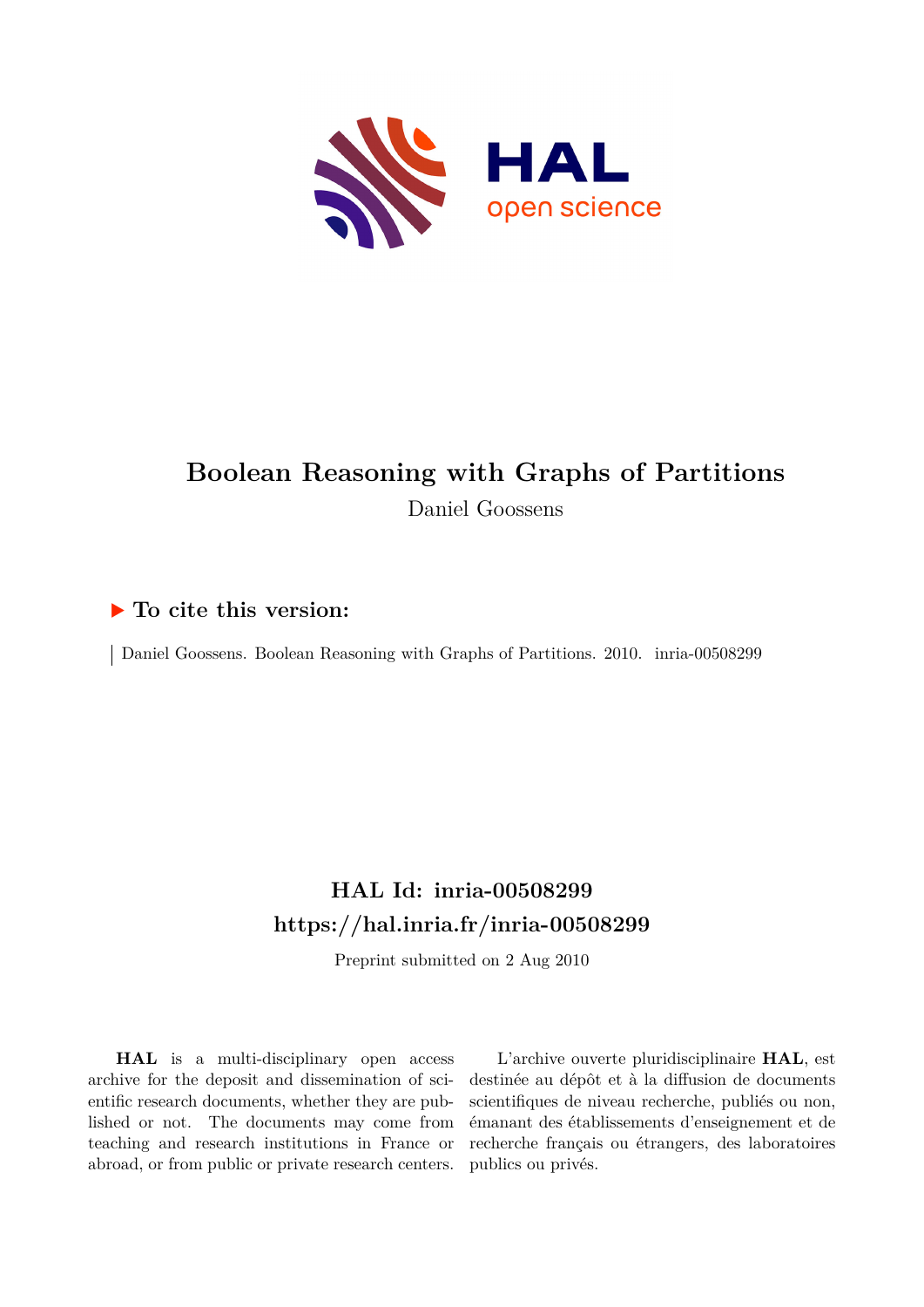# Boolean Reasoning with Graphs of Partitions

Daniel Goossens

Laboratoire d'Informatique Avancee de Saint-Denis University Paris 8, 2 rue de la Liberte, F-93526 Saint-Denis, Email: goo@ai.univ-paris8.fr

*Abstract*—This paper presents an implemented architecture for easy learning, reorganizing and navigation into a Boolean knowledge base. As the base grows with new definitions and constraints, it is normalized by the closure of a completion operator. This normalization allows arbitrary formats for Boolean expressions. It ensures basic reasoning abilities and spontaneously organizes intermingled taxonomies of concepts. User interaction is done with three operators : activation, inhibition and forced contradiction. Complex constraints, such as instantiations of firstorder expressions, may be programmatically added. A complete illustrative scenario is developed around a knowledge base on elementary school geometry and the approach is situated in the AI field.

#### I. INTRODUCTION

Boolean knowledge is mainly used in AI with the objective of solving decision problems. As SAT solvers have become more efficient, grounding and then solving is often preferable than reasoning with first-order encodings.

However, Boolean knowledge may also be organized to allow for interactive construction of Boolean Knowledge Bases (BKB), navigation in virtual lattices, specification and, eventually, problem solving.

In this purpose, this article proposes a BKB architecture based on graphs of partitions. The emphasis is not on the class of queries that are answered but on the way the base is updated to correct a wrong answer to a query. Teaching and querying the base is done with three simple operators : activation, inhibition and forced contradiction. Complex constraints, such as instantiations of first-order expressions, may be programmatically added. As definitions and constraints are added to the base, it is updated through a normalization mechanism based on the closure of a simple completion operator. Through user interaction, normalization spontaneously and progressively organizes overlapping taxonomies of concepts which allow to answer "which" and "what" questions.

The objective of this paper is to illustrate the use of the architecture and situate it in the AI field, at the expense of algorithmic details and formal presentation.

The architecture is illustrated with a simple but structured example of elementary school geometry : a classification of quadrilaterals. Starting empty, the base is progressively taught, updated, generalized, reorganized and permanently queried. It is emphasized that many different learning sequences will lead to the same result.

The paper is organized as follows : Section II presents basic definitions. Section III develops the BKB architecture and machinery. Section IV illustrates its use. Section V situates the present proposal relatively to other approaches. Section VI concludes.

#### II. BASIC DEFINITIONS

Graphs of partitions are oriented hypergraphs. Hyperlinks are called partitions. A *partition* p is a couple  $\langle t, \{f_1, \ldots, f_n\} \rangle$ , where t and  $f_1 \ldots f_n$  are nodes. t is the *head* of p and  $f_1 \ldots f_n$ are its *leaves*. A *graph of partitions* G is a couple <N, L>.  $N$  is a set of nodes. L is a set of partitions whose nodes are members of N. It is drawn as in Figure 1.



Fig. 1. A partition is drawn as an oriented hyperlink. Partitions may be connected so as to form arbitrarily intermingled hierarchies. The left figure is the partition  $u = a + b + c$ , with head u and leaves a, b, c. The right graph contains the bipartitions  $x = a + b$ ,  $y = a + c$ ,  $d = x + c$ .

Each node of a graph of partitions is a leaf of its *top links* and the head of its *bottom links*.

Each node may be interpreted as a Boolean variable and each partition as a Boolean constraint on its nodes. A bipartition  $\langle x, \{y, z\}\rangle$  is a Boolean constraint  $(x \leftrightarrow (y \lor z))$   $\land$  $\neg(y \wedge z)$  on the Boolean variables  $x, y, z$ . It is abbreviated as  $x = y + z$ . This interpretation generalizes to an n-ary partition  $\langle t, \{f_1 \dots f_n\} \rangle$ , abbreviated as  $t = f_1 + \dots + f_n$ . The  $f_i$  are mutually disjoint and under this constraint,  $t$  is indifferently the OR or the XOR of the  $f_i$ . When its head is true, a partition reduces to an "Exactly one" clause, true when exactly one of its literals is true and false otherwise.

Under this Boolean interpretation, a graph of partitions is a conjunction of partitions. A *valuation* of a graph of partitions G is a conjunction of constraints  $x = 0$  or  $x = 1$ , where  $x$  is a node of  $G$  and  $0$  and  $1$  are the Boolean values f alse and true. A *valuated* graph of partitions is a conjunction  $G \wedge Val$ , where G is a graph of partitions and Val is a valuation of G.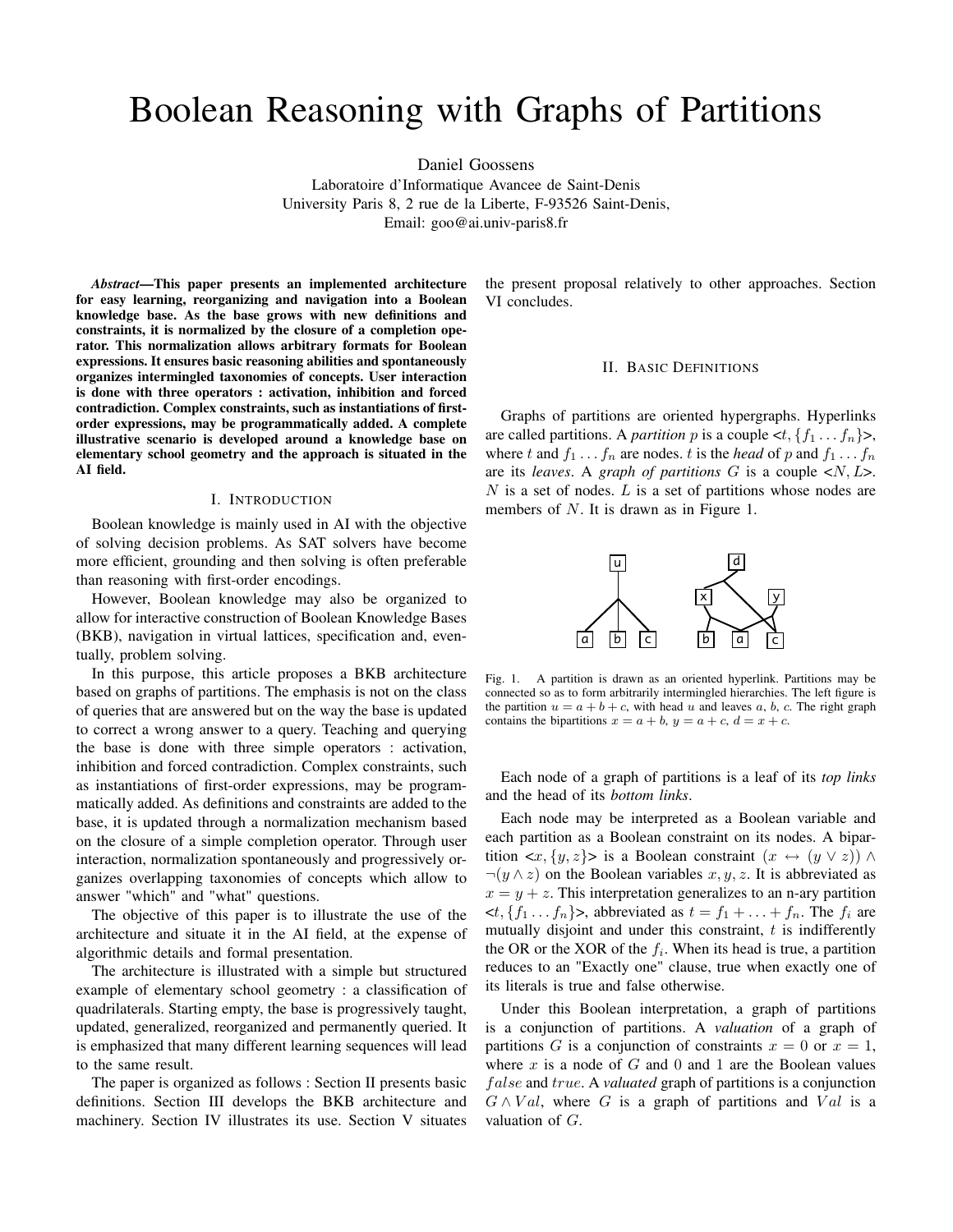#### III. REPRESENTATION AND USE OF BOOLEAN **KNOWLEDGE**

#### *A. Representation of Boolean Expressions*

While a true propositional clause prohibits a single of the  $2^n$  valuations of its *n* variables, a partition prohibits all but  $n$  valuations of its  $n$  variables. Partitions are thus less precise than clauses for prohibiting valuations. Moreover, graphs of partitions are always 0-valid (satisfied by valuating all nodes to 0), while conjunctions of clauses may be contradictory.

But partitions show an original feature. Any of the nodes of a partition is expressible from the others as a Boolean expression. The Boolean translation  $(x \leftrightarrow (y \lor z)) \land \neg (y \land z)$ of the partition  $x = y + z$  implies  $x \leftrightarrow (y \lor z)$ ,  $y \leftrightarrow (x \land \overline{z})$ and  $z \leftrightarrow (x \wedge \overline{y})$  (the dependency is even linear :  $x \leftrightarrow (y \oplus z)$ ,  $y \leftrightarrow (x \oplus z)$  and  $z \leftrightarrow (x \oplus y)$ , that is,  $\neg(x \oplus y \oplus z)$ , are all implied as well. This property is exploited in [3]).

This small difference with clauses has the consequence that partitions allow to *organize* functional dependencies. For any Boolean basis, it is possible to build *Boolean graphs* (graphs of partitions all of whose nodes are Boolean expressions of the basis), including the complete Boolean lattice generated by the basis (Figure 2).



Fig. 2. The complete Boolean lattice generated by the basis  $\{x, y\}$ . Names are optional. The blank node, for instance, is  $x \oplus y$ . The value 0 (false) is not represented.

The leaves of a partition may be seen as a basis of atoms from which the complete Boolean lattice may be generated. As a meta construction, one can start with a set of nodes  $x_1 \ldots x_n$ seen as a free Boolean basis and build nodes interpreted as Boolean expressions of the basis. The starting graph contains the partitions  $(u = x_1 + y_1)...(u = x_n + y_n)$ . Negation is interpreted as complementation relatively to  $u$ . Each  $y_i$  is  $u-y_i$ , thus  $\overline{x_i}$ . Let x and y be two nodes of a Boolean graph G. The graph  $G \wedge (x = a+b) \wedge (y = b+c) \wedge (d = a+b+c)$ , where  $a, b, c, d$  are nodes out of G, is a Boolean graph. It implies  $(a \leftrightarrow (x \land \overline{y})) \land (b \leftrightarrow (x \land y)) \land (c \leftrightarrow (\overline{x} \land y)) \land (d \leftrightarrow (x \lor y)).$ This is easily verifiable from the Boolean translations of the partitions.

Nodes may then be interpreted as Boolean expressions of a subset of the nodes, considered as a basis of Boolean variables.

In this setting, nodes may be *contradictory* or *equivalent*. Without simplification, these constructions introduce contradictory and equivalent nodes. The construction of the Boolean graph of Figure 2 needs simplification mechanisms. However, since the construction includes negation and conjunction, any Boolean expression of the basis may be built in linear size. By this construction, the expression is *reified* (symbolized) as a single node.

#### *B. Boolean Reasoning*

Boolean Reasoning on a graph of partitions is based on propagations of Boolean values, deduction of new partitions, suppression of contradictory nodes, merging of equivalent nodes and on a normalization based on a completion operator.

Propagation of Boolean values corresponds to the application of Boolean Constraint Propagation (BCP) [1] on the translation of partitions into propositional clauses.

*Normalization* is the closure of a completion operator. Let a *hierarchy* be a connected graph such that each node has at most one top partition and at most one bottom partition. The node with only a bottom partition is its head and the nodes with only a top partition are its leaves. If in a graph  $G$ , a hierarchy  $h$  contains all the nodes but one of a partition  $p$  of G not in h, the operator *completes* G with a partition q such that p and q are the partitions of a hierarchy  $h'$  parallel to  $h$ , that is, with the same head and leaves. The right graph of Figure 1, for instance, would be completed with the partition  $d = b + y$ . Normalization computes the closure of this operator (see Figure 3).

After each completion, the graph is simplified : redundant partitions (a parallel hierarchy with the same head and leaves already exists) are suppressed or reduced. Contradictory nodes detectable by propagation are suppressed and the remaining nodes of their top bipartitions are merged.

More powerful completion operators have all shown exponential worst case behaviour. The worst case complexity of this closure is still an open problem but it remains efficient in practice, as long as graphs do not get too dense. The normalization algorithm is a control of the closure with avoids many redundancies due to the great number of symetries of the problem.

This reasoning gradually builds *set structures* (partial powerset of the set of leaves of a hierarchy) where Boolean reasoning is complete and efficient and a uniqueness principle is maintained : locally contradictory nodes are suppressed and locally equivalent nodes are merged. The whole graph of Figure 5, for instance, is a single set structure.

This is the main characteristic which makes navigation practical. Within a set structure, nodes are directly connected to their local extension, transitively following their bottom links, and to their local intension, via their top links.

The intension of a node  $n$  is defined here as its properties accessible by propagation. If  $n = 1$  is propagated, the nodes valuated to 1 are properties it possesses and those valuated to 0 are properties it does not possess. The extension of  $n$  contains the nodes valuated to 0 after  $n = 0$  has been propagated.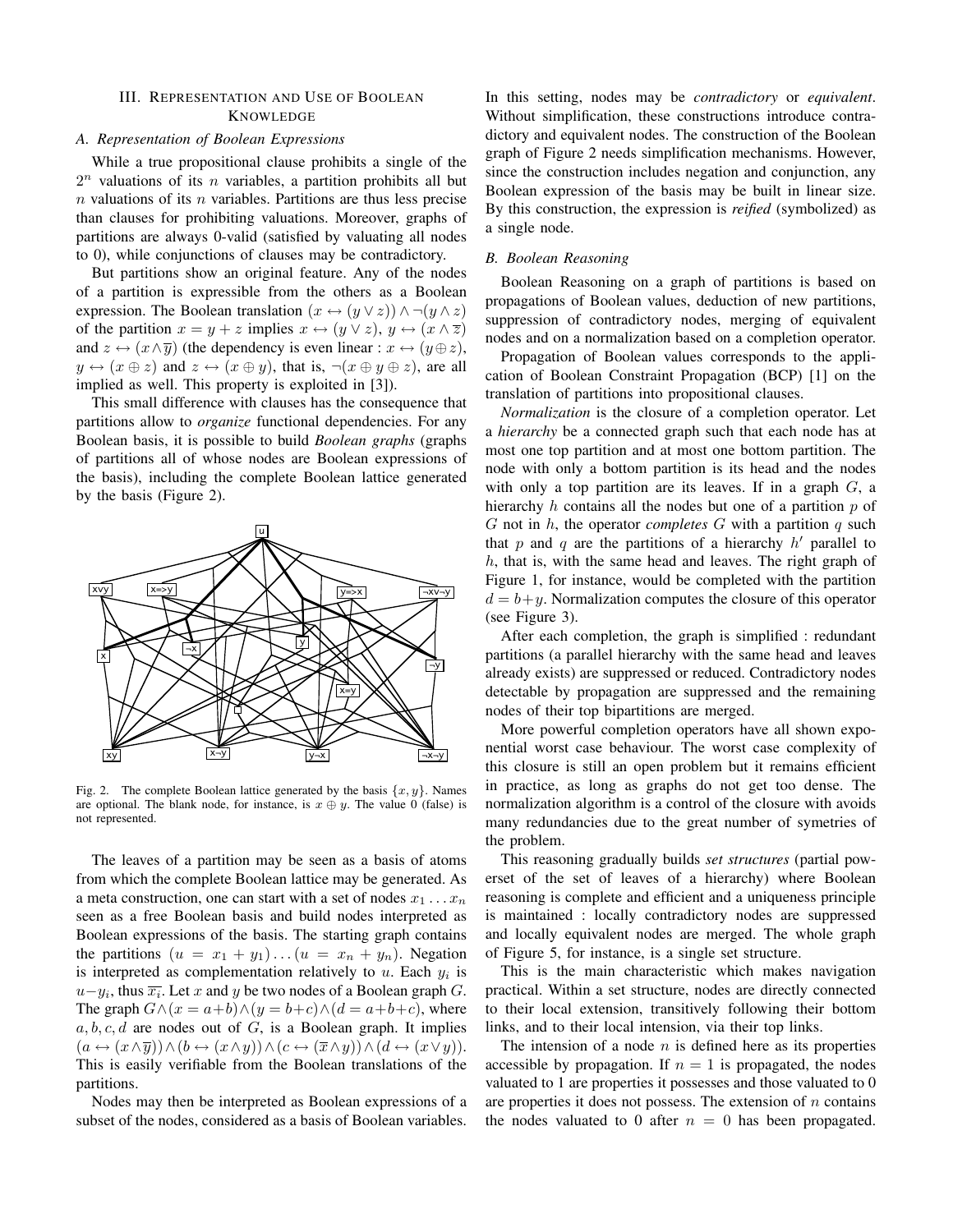

Fig. 3. After partition  $p$  is added, normalization of the left graph gives the right graph. The hierarchy  $\{7 = 3 + x, p\}$  and the partition  $7 = y + 5$  are completed with a partition q:  $5 = 3 + z$ . Then  $\{q, z = 1 + 2\}$  and  $5 = 4 + 2$ are completed with  $r: 4 = 3 + 1$ . 3 is inferred contradictory by propagation and suppressed. This entails the fusions of the heads and brothers of its top links :  $7 = x$ ,  $5 = z$ ,  $4 = 1$ . Then  $\{7 = 5 + y, 5 = 4 + 2\}$  and  $x = 4 + 6$ are completed with  $6 = y + 2$ .

Intensions and extensions are sets of nodes and they may be intersected, added and complemented to answer queries.

The set structures may get dense. To keep them sparse, a *variable elimination operator* is available. It is an analog of propositional variable elimination, as it is used in the preprocessing phase of some SAT solvers  $[8]$ . Any node n with top and bottom links may be suppressed. The node is eliminated and each pair  $\{p, q\}$  of a top link p and a bottom link  $q$  of  $n$  is replaced by a partition containing the nodes of  $p$ and  $q$  except  $n$  (see Figure 4). The operator is multiplicative. If *n* has  $\alpha$  top links and  $\beta$  bottom links, it may add  $\alpha \times \beta$ new partitions. It may thus trigger a combinatorial explosion if repetitively used without precaution.



Fig. 4. Elimination of node  $n$  from the left graph gives the right graph. The grey partitions  $p$  and  $q$  are then suppressed because they are redundant.

This makes graphs of partitions a formalism for representing and reasoning with Boolean knowledge. The expressions built as nodes are permanently inter-classified in a dynamic network of implications. The network is densified as new definitions and constraints are added and sparsified using the variable elimination operator.

#### *C. Construction of a Boolean Knowledge Base*

A Boolean Knowledge Base (BKB) as considered here is a graph of partitions. It is initially empty and is grown solely by adding definitions. A definition is either a Boolean variable or a Boolean equivalence between a Boolean variable and a Boolean expression. The Boolean expression is reified as the Boolean variable.

For instance, a square is a rhombus with a right angle. If *rhombus* and *right\_angle* have been previously defined, square is defined as : square  $\leftrightarrow$  (rhombus  $\land$  right angle).

Such a definition is a constraint on its variables which may be *activated* (set to *true*), *inhibited* (set to *false*), *unactivated* (left non valuated) or declared contradictory (*forced contradiction*). A node which is declared contradictory is suppressed from the graph. If  $G$  is the graph and  $n$  is the node, the suppression is done by propagating  $n = 0$  on G and simplifying partitions as would be done on their Boolean translation, and normalizing  $G$ . To definitely impose a Boolean constraint  $c$  on the variables of the BKB, add a definition  $v \leftrightarrow \overline{c}$ , where v is a new variable, and declare v contradictory. It definitely makes  $\bar{c}$  false, thus,  $c$  true.

A definition is activated by valuating its reified variable to true. The constraint expressed by its Boolean expression is then imposed ont its variables. When square is true, for instance, rhombus and right\_angle are true. To inhibit the definition, its reified variable is valuated to  $false$ . When square is false, rhombus and right angle may not be both true. It is as if the constraint  $\neg square$  is active. When square is not valuated,  ${rhombus, right\_angle}$  is a free Boolean basis. If square is declared contradictory, the BKB definitely reflects a world where *rhombus* and *right\_angle* are incompatible properties.

Some frequent constructions may be abbreviated :

Let  $x$  and  $y$  be two nodes of the BKB. To make  $x$  imply  $y$ , construct  $x \wedge \overline{y}$  as a node and declare it contradictory. To make x and y incompatible, construct  $x \wedge y$  as a node and declare it contradictory. Each of these two constraints may be added more directly with a single bipartition, the first as  $y = x + d$ and the other as  $d = x + y$ , where d is a new node.

#### *D. Construction of Boolean Expressions*

If a valuated node  $x = 1$  is written x and  $x = 0$  is written  $\overline{x}$ , a valuation is a conjunction of literals, that is, a Boolean expression. Thus, as any Boolean expression, it may be reified as a single node.

Suppose the current valuation  $Val$  of the graph is reified as a node x such that  $x = 1$  propagates Val. If a non valuated node  $y$  is then valuated, the whole valuation is reified as a node z such that if  $y = 1$ ,  $z = (x \land y)$  and if  $y = 0$ ,  $z = (x \land \overline{y})$  using a construction which preserves the fact that  $z = 1$  propagates the whole valuation.

In this way, a valuated graph always contains a *source* node s such that  $s = 1$  propagates the whole valuation. In a graph with a node  $u$  valuated to  $true$  (the  $universe$ ) Boolean expressions are then built using only two operators : *activation* (valuating a node to true) and *inhibition* (valuating a node to false).

All Boolean expressions of a given Boolean basis using ∧ and  $\neg$  may be constructed, with negation relative to u. The expression  $x \lor y$ , for instance, is constructed as  $\neg(\overline{x} \land \overline{y})$ . Since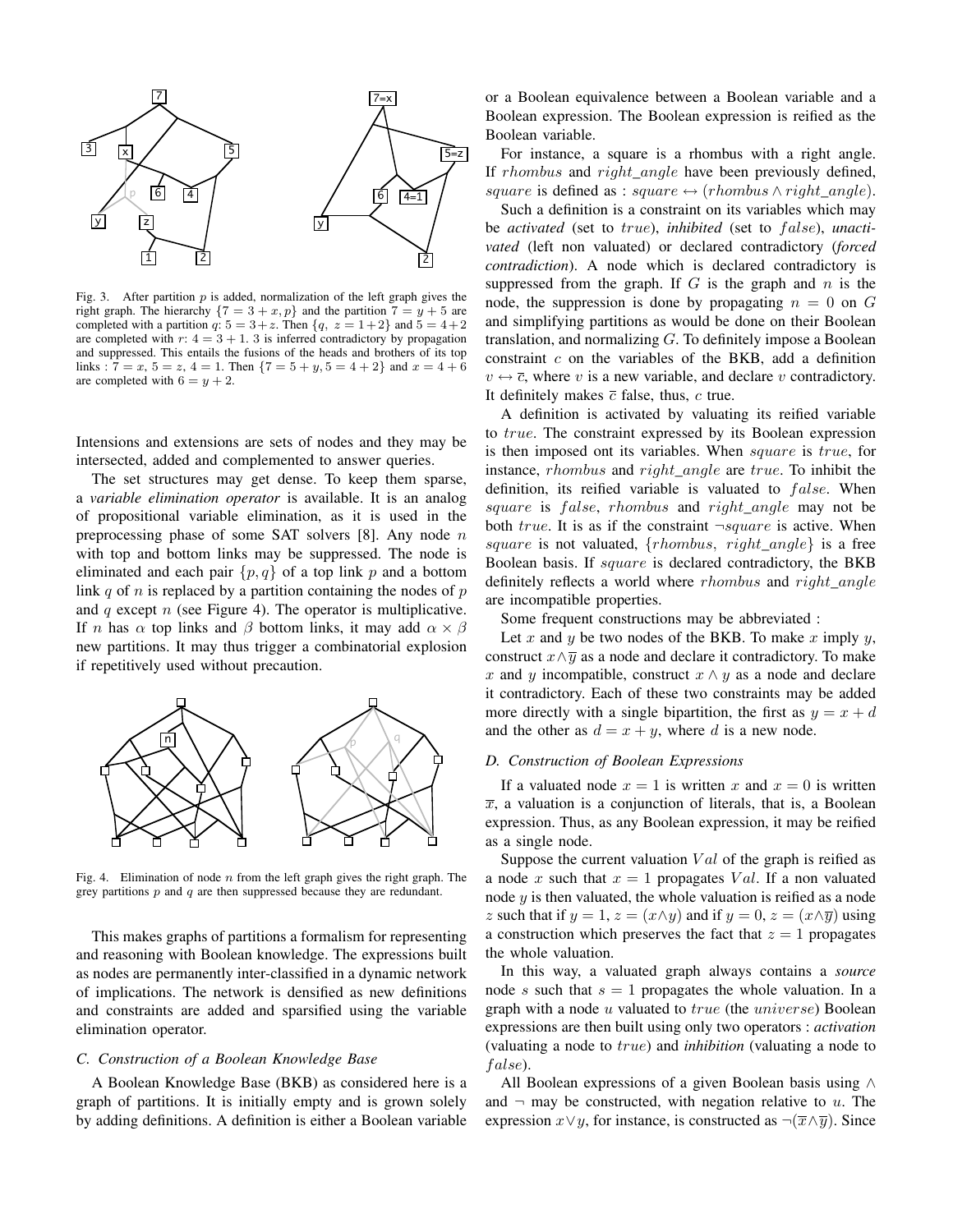conjunction and negation are a complete set of operators for Boolean algebra, all Boolean functions of the basis may be expressed.

Each expression is built in linear size if the construction of each gate is finite, and in a time which depends on the complexity of the propagation algorithm used. If no propagation is done, the time is also linear but no simplification or recognition of existing equivalent expressions is done. Multiple contradictory and equivalent nodes are produced. If a complete propagation is used (thus actually exponential in the worst case), then a *uniqueness principle* is maintained on the graph : two different nodes reify two different Boolean functions and no node is contradictory. The actual solution uses an incomplete propagation algorithm, described in [3]. It corresponds to the application of Boolean Constraint Propagation (BCP) [1] on the translation of partitions into propositional clauses. In addition to this propagation, the graph is normalized after each modification. This has the consequence that no clear algebraic characterization is available of which contradictory nodes are suppressed and which equivalent nodes are merged. It can only be illustrated how this normalisation accounts for commonsense intuition in a narrow but structured context.

#### IV. A BOOLEAN KNOWLEDGE BASE ON QUADRILATERALS

#### *A. Taxonomies*

The BKB of Figure 5 may be learnt by first accumulating "sort-of" assertions. The assertion "A rectangle is a sort of parallelogram" may be entered by creating two variables rectangle and parallelogram and connecting them with an implication, that is, a bipartition.



Fig. 5. A possible classification of common quadrilaterals.

If only implications are entered, the BKB will answer questions like "Is a rectangle a trapezoid ?" (activate rectangle and read the value of trapezoid) or "What are the properties of a rhomboid ?" (parallelogram,  $\neg rectangle$ ,  $\neg rhombus$ ), but not "What is a parallelogram which is also a right trapezoid ?". Here, we need to enter a definition like  $rectangle \leftrightarrow$  $(parallelogram \wedge right\_trapezoid)$ . This may be done in many different ways. We may enter the definition directly.

We may also define a figure that is a *parallelogram* and a right\_trapezoid and not a rectangle and then declare it contradictory, like in Figure 6, with  $x$  a parallelogram,  $y$  a right\_trapezoid and  $z$  a rectangle. We may also define a non-rectangular parallelogram and a non-rectangular right trapezoid, then define their conjunction and declare it contradictory. Just as Boolean functions have many Boolean expressions, learning a Boolean definition may follow many different sequences. The elementary Boolean reasoning needed to keep the BKB close to that of Figure 5 in all such circumstances is afforded by the normalization mechanism presented in Subsection III-B.



Fig. 6. The middle graph shows a construction of  $x \wedge y$  from the left graph. The node  $xy$  is built with a finite construction and connected to  $z$  and the graph is normalized. Then, the node  $xy\rightarrow z$  is forced as a contradiction and suppressed, giving the right graph, where  $z$  and  $xy$  have been merged.

#### *B. Abstract Properties*

The BKB of Figure 5 may answer a question like "What is a rectangle which is also a rhombus ?" (a square) but not simpler ones like "Does a square have a right angle ?" or "Does a square have parallel sides ?". Intuitively, this requires "part-of" assertions in addition to the "sort-of" assertions but this may be done up to some extent at the Boolean level. We have to abstract the properties we want to distinguish, and redefine everything from this more general basis.

The BKB of Figure 7 starts from the basis  ${polygon, 4 sides, 2|| sides, 2\times2|| sides, 2= sides, 4= sides,$ 1right\_angle, 2right\_angles} of self documented properties. All properties but *polygon* and  $4 sides$  are intended to mean "at least".

The implication constraints between these properties  $(2\times2|| sides \rightarrow 2|| sides, 4 sides \rightarrow 2=sides, 2right\_angles$  $\rightarrow$  1*right\_angle*) are entered as bipartitions. Trapezoid, parallelogram, rectangle, etc, are defined as Boolean combinations of the properties :

 $trapezoid \leftrightarrow (4 sides \wedge 2|| sides)$  $\logram \leftrightarrow (4sides \wedge 2\times 2 \mid sides)$  $rectangle \leftrightarrow (\\logram \wedge 1right\_angle)$  $right\_trapezoid \leftrightarrow (trapezoid \wedge 1 right\_angle)$  $rhombus \leftrightarrow (\\leq)$ square  $\leftrightarrow$  (rectangle  $\land$  rhombus)  $rhomboid \leftrightarrow (\\logram \wedge (\neg bright\_angle \wedge \neg 4= sides))$ 

The definition of a rectangle as a parallelogram with at least one right angle does not imply that it necessarily has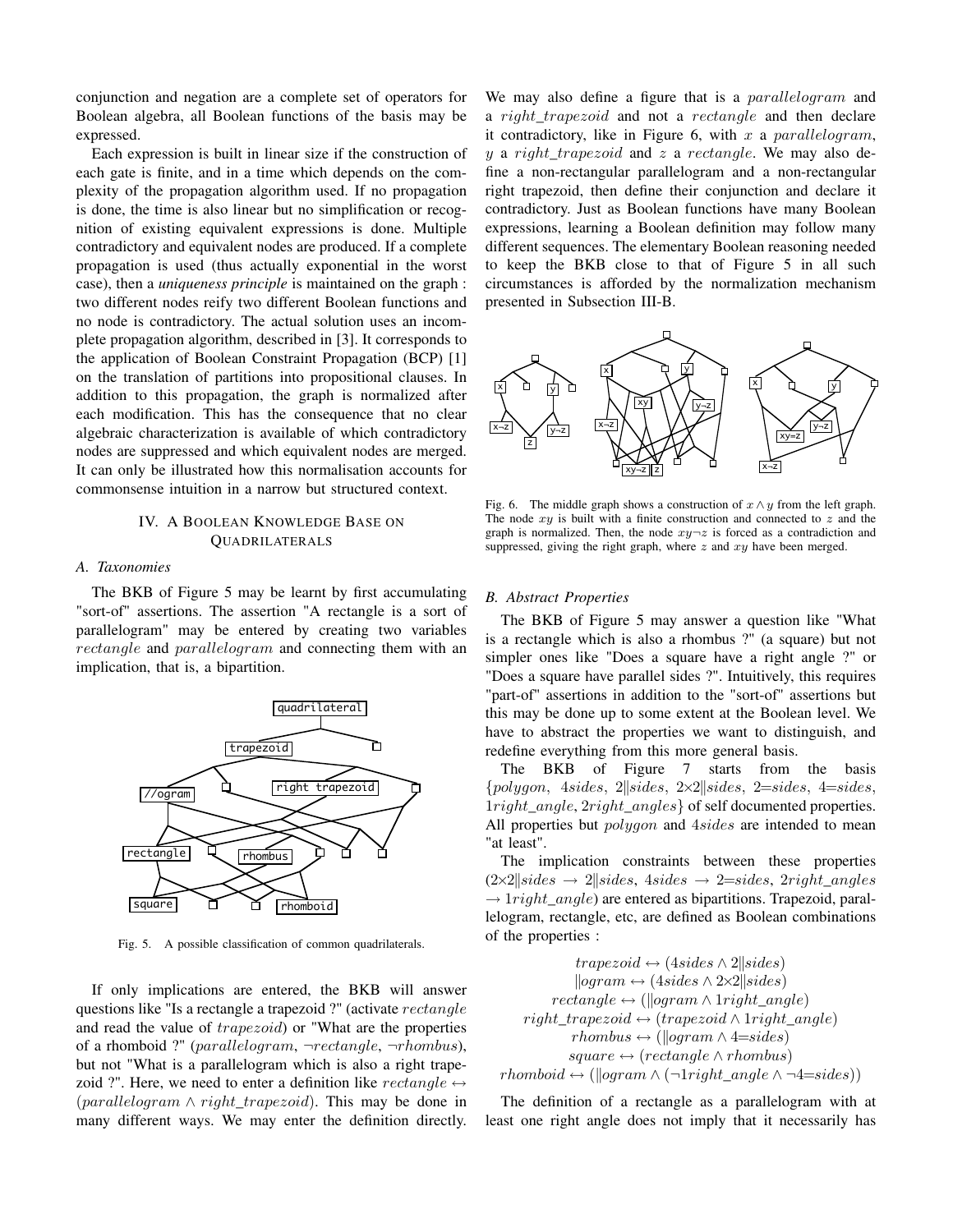

Fig. 7. A classification of quadrilaterals constructed from more general properties. The previous BKB still appears (highlighted with thick links) as a single set structure, where questions are answered simply by propagation.

four right angles and thus at least two. This reasoning needs a formalization of geometry outside the scope of Boolean algebra, but as before, we may simply add Boolean implications :  $rectangle \rightarrow 2right\_angles$  and  $rectangle \rightarrow 2= sides$ .

Similarly, the question "Is there a trapezoid with exactly one right angle ?" is answered "yes" after these definitions are entered. To change with "no", a simple way is to build the figure (trapezoid  $\land$  1right\_angle  $\land \neg$ 2right\_angles) and declare it contradictory.

The BKB of Figure 7 was built using the activation and inhibition operators, the forced contradiction operator, the variable elimination operator and the graph was normalized after each operation. Its two dimensional drawing needed much manual layout.

One characteristic is that it includes the graph of the BKB of Figure 5 as a subgraph, with minor differences, even though it was not explicitly constructed. This has the consequence that queries that would be answered by the BKB of Figure 5 will be answered by this new BKB with the same efficiency. There is no formal guaranty that for every learning sequence this set structure will be present. The general problem contains NP-complete and co-NP-complete subproblems. We can only verify experimentally that "reasonable" sequences such as those illustrated here, do lead to the expected set structure.

When it is queried, this BKB gives the illusion that concepts may be decomposed into parts. For instance, a rectangle has four sides, at least two right angles, two equal sides and two pairs of parallel sides. This illusion may be extended at will by adding more abstract properties to the initial basis. The limit here is the cost of Boolean encoding.

As the basis is generalized, concepts have more equivalent definitions. For instance,

> square  $\leftrightarrow$  (rectangle  $\land$  rhombus) square  $\leftrightarrow$  (rectangle  $\land$  4=sides) square  $\leftrightarrow$  (rhombus  $\wedge$  1 right angle) square  $\leftrightarrow$  (rhombus  $\land$  right\_trapezoid)

The Boolean reasoning needed to verify those equivalences is simple but the problem of maintaining the knowledge base in a suitable form is not, because the equivalences must be spontaneously discovered rather than simply verified. Since the base is finite, it may be solved by testing all possible equivalences of a new node with all the nodes of the base. Such a solution is practical with small improvements, using a modern complete SAT solver, but on relatively small graphs. Moreover, it gives no hint as to how to organize the graph after each new construction. The solution adopted here is to let the normalization mechanism discover some equivalences and contradictions. Whatever definition of square is entered first, the others will automatically be discovered as equivalent by mere propagation or normalization. If some equivalence is outside the scope of normalization, then it will eventually be detected later as the base exhibits more set structures through subsequent normalizations in response to user interactions. The recognition of already existing concepts is thus incomplete but incremental and never unreachable.

#### *C. Instantiation of First Order Rules*

As facts such as  $\neg (trapezoid \wedge 1 right angle \wedge$  $\neg 2 right\_angles$  are entered, the BKB seems to possess deeper knowledge about the geometry of Euclidean quadrilaterals but these facts have a limited power of generalization. This knowledge looks like the apparently sharp but fatuitous and superficial knowledge we start with as beginners, without the insight of experience. Despite the generality of its basis and the amount of constraints concerning quadrilaterals, the BKB of Figure 7 will never deduce something as simple as the fact that no triangle has two parallel sides. If 3sides is added to the basis,  $\neg$ (3sides  $\wedge$  $2\|\,sides)$  will have to be added as a new constraint.

To overcome the need for this indefinite addition of constraints, a first-order axiomatisation of parallelism, intersection and perpendicularity seems unavoidable. However, it turns out that such an axiomatisation may be grounded as a set of small interconnected graphs like the graph of Figure 8.

In the graph of Figure 8, the facts  $a \parallel b$ ,  $b \parallel c$  and  $a \parallel c$ are connected in such a way that the first-order constraint  $\forall xyz \ ((x||y) \land (y||z)) \rightarrow (x||z)$  applies on the set  $\{a, b, c\}.$ The graph is an efficient grounding of the first-order rule. Whenever two of the facts are true, the third is true by mere propagation (this may be verified by applying BCP on the Boolean translation of the partitions), accounting for transitivity of the  $\parallel$  relation. Its symmetry is accounted for by considering that  $a||b$  and  $b||a$  are the same node. Reflexivity is ignored.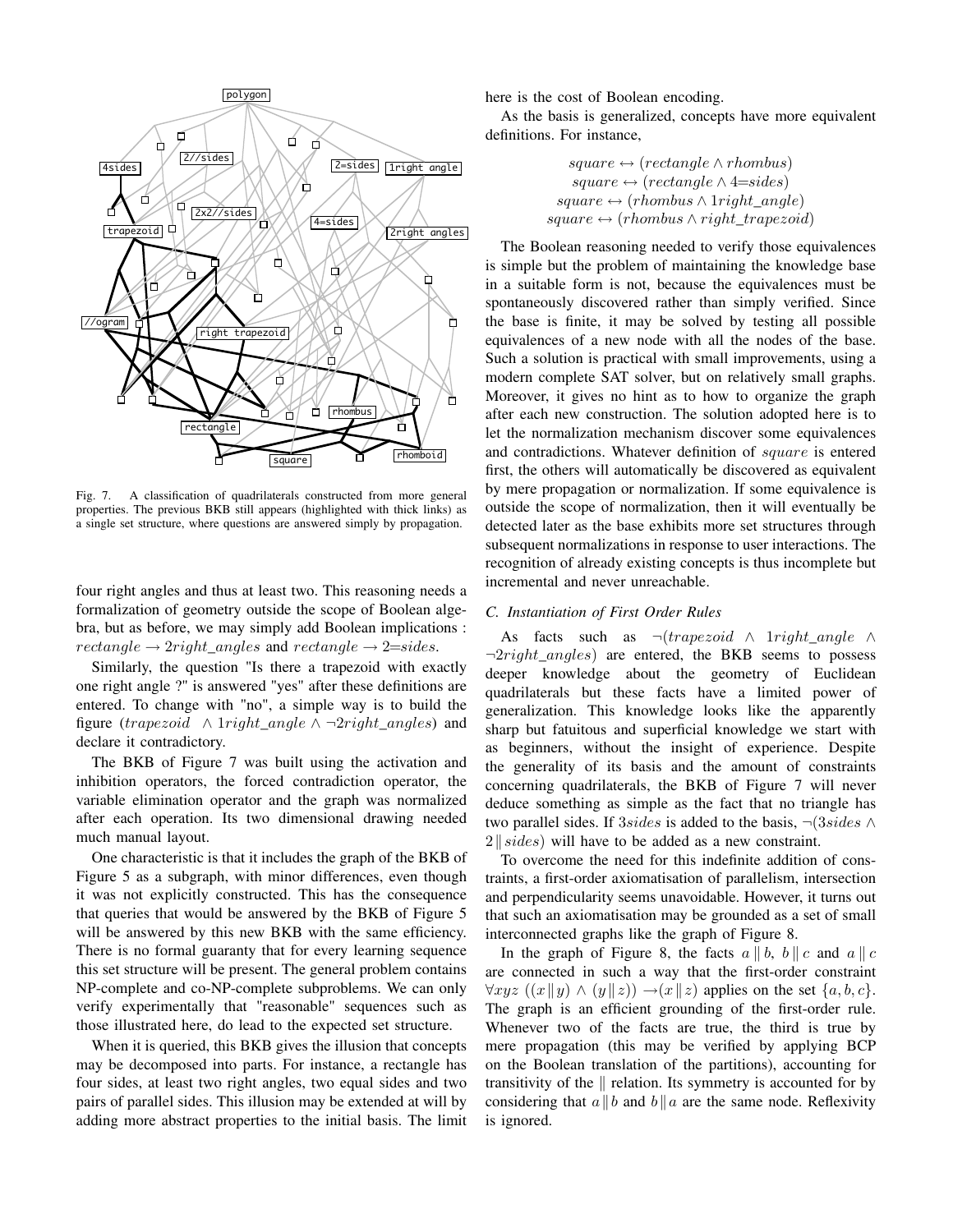

Fig. 8. Symmetry and transitivity of parallelism.

The graph may be directly built in the form shown in Figure 8, but a handy construction which is general for equivalence relations is the following : For each triple of elements, build the three instances  $i1$ ,  $i2$ ,  $i3$  of the relation. Reify with a linear construction the Boolean function which is true iff two of  $i1$ ,  $i2$ ,  $i3$  are true and the other false and declare it contadictory. The resulting normalized graph is the graph of Figure 8.

For a geometric figure involving  $n$  lines, such a graph will be needed for each of the  $(n(n-1)(n-2))/6$  triples of lines. Next, their basis of facts must be connected to the corresponding abstract properties of the BKB of Figure 7. The property  $2$ ||sides is no longer a postulate. It is defined as the disjunction of the six possible  $\parallel$  relations between four lines  $a, b, c, d$ used to build a quadrilateral, without deciding in advance which ones intersect. Similarly,  $2 \times 2 \leq sides$  is the disjunction  $((a||b) \wedge (c||d)) \vee ((a||c) \wedge (b||d)) \vee ((a||d) \wedge (b||c)).$ 

A similar grounding into all non-equivalent instances may also be produced for the first-order rule connecting parallelism and perpendicularity :  $\forall xyz$   $(((x \perp y) \land (y \perp z)) \rightarrow (x \parallel z)$ . The  $\perp$  relation instances of this grounding now define the formerly postulated properties  $1 right$  angle and  $2 right$  angles in an obvious way. Corresponding instances of  $\parallel$  and  $\perp$  must also be made incompatible (using a bipartition).

It may be noted that in this formalization, lines and sides are not distinguished. The equivalence relation  $=$  between sides may be grounded in the same way, defining the properties  $2=$ sides and  $4=$ sides.

At this stage, if the constraint  $\neg (trapezoid \land 1 right\_angle \land$  $\neg 2 right\_angles$  has not been added to the base, the BKB still admits the concept trapezoid  $\land$  1right\_angle  $\land$  $\neg 2 right$  angles. A satisfying model is the trapezoid of Figure 9, where two opposite non parallel sides cross perpendicularly out of the figure.



Fig. 9. A trapezoid with exactly one right angle.

To exclude this concept without explicitly declaring it

contradictory, we may define the intersection relation between lines. Each instance of the  $\parallel$  relation has as relative complement the corresponding instance of the intersection relation and the  $\perp$  instance implies the intersection instance (Figure 10), this being produced for each instance.



Fig. 10. Three instances of relations  $\parallel$ , intersection (i) and  $\perp$  for a given pair of lines.

A triangle may then be defined as three intersecting lines, excluding any  $\parallel$  relation between its sides. A quadrilateral is a combination of four lines  $a, b, c, d$  such that the pairs  $\{a, b\}, \{b, c\}, \{c, d\}, \{a, d\}$  intersect as the vertices. The definitions of the abstract properties concerning  $\parallel$  and  $\perp$  may be simplified. We may now require that the  $1 right$ <sub>angle</sub> property concerns only the pairs of lines declared intersecting in the definition of a quadrilateral, excluding the case of Figure 9.

#### *D. Discussion*

The construction of Figure 9 is clearly a subtle trick. It appears because of an axiomatization of quadrilaterals with some shortcomings. It suggests that such incomplete, partial, provisional Boolean axiomatizations, far from being undesirable, are at the root of some form of insight, a capacity of "cheating" intelligently.

The BKB obtained at each stage is partial. It knows some facts and ignores others but it may permanently be taught with a simple user interaction. The BKB of Figure 7, for instance, still ignores that a quadrilateral with four equal sides is a rhombus. We may tell it directly by constructing the concept of a quadrilateral with four equal sides which is not a rhombus and declaring it contradictory. After suppression of the node and normalization, the BKB will keep the relative simplicity of Figure 7. This is the way geometry is first taught. We may then less simply instantiate some first-order theorems about circles and angles, to make more such geometrical facts deducible.

At the end of this, we get a BKB which may not be displayed but which may answer a large class of questions, those expressible as Boolean expressions of its postulated properties. Questions such as :

"Can a non-square rectangle be a rhombus ?",

"Can a non-rectangular parallelogram have a right angle ?", "Can a non-square right trapezoid be a rhombus ?",

"Can a non-rectangular right trapezoid be a parallelogram or have four equal sides ?",

once translated in Boolean expression, will be answered (negatively) by mere propagation. Using an actual complete SAT solver on the translation of the BKB into propositional clauses,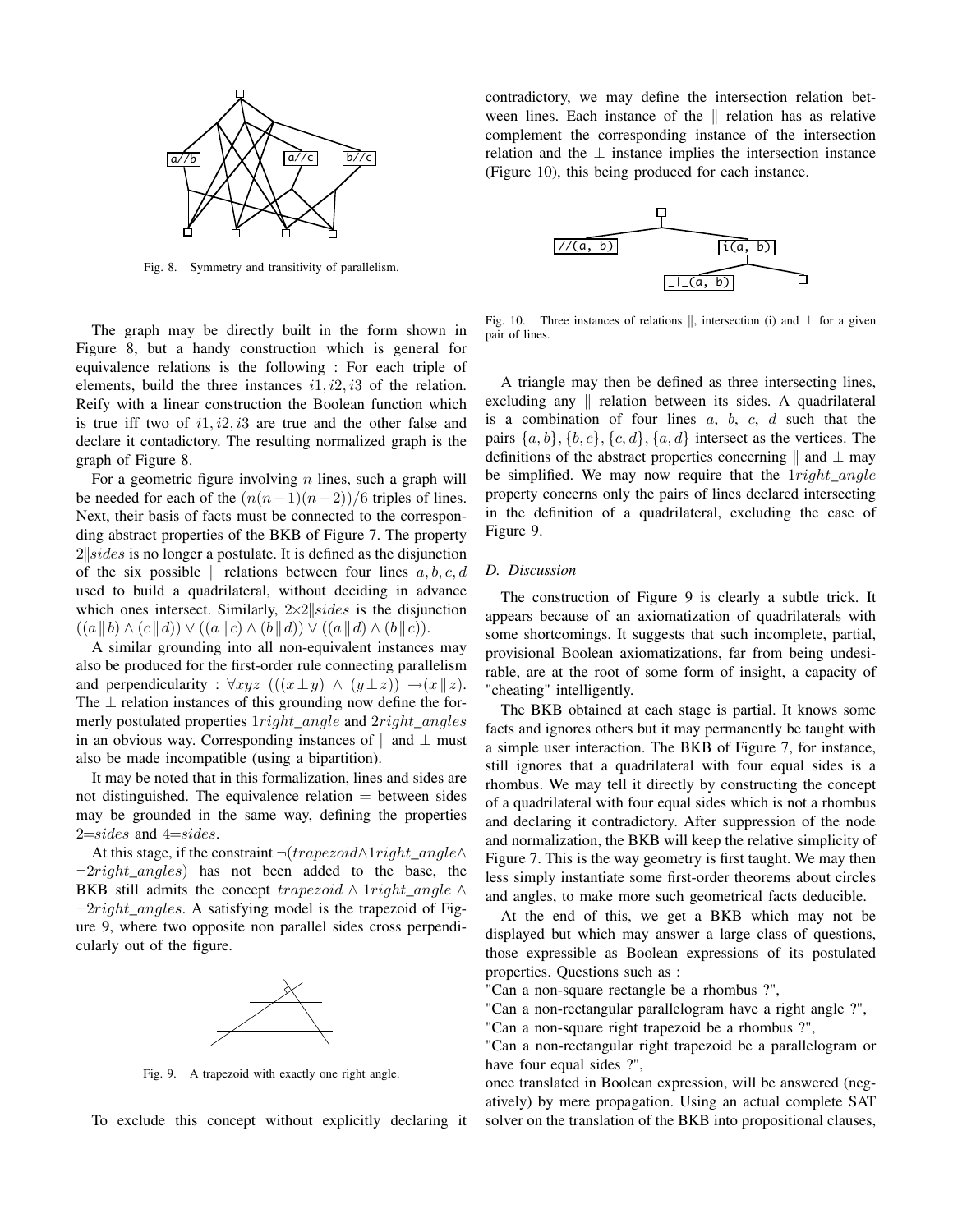any question expressed as a Boolean expression of some nodes of the BKB may be answered.

In addition, a navigation service is available, through the use of "which", "what is" and "what are the properties of" questions, which browse the intension and extension of nodes : "what are the properties of a rhomboid ?", "what are the properties of a rhombus which is not a square ?", "Which quadrilaterals have a right angle ?", "Which trapezoids have at least two equal sides ?", "what is a parallelogram which is also a right trapezoid ?", etc. Unlike decision problems, these questions may not have a canonical answer. The quality of the answer depends on the taxonomies which appeared spontaneously through basic automatic reasonings, such as the taxonomy of quadrilaterals spontaneously built in the BKB of Figure 7.

Querying a BKB and entering Boolean definitions and simple constraints is done with the activation, inhibition and forced contradiction operators. Here, everything may be considered as empirically learned through an interaction with a user. The only a-priori knowledge is Boolean algebra, mechanized under the form of graphs of partitions and their machinery.

Another building operation consists in grounding first-order rules. The BKB architecture is used as a library and complete freedom is left to the programmer for writing code that instantiates the first-order rules. It is an open problem how this grounding could be separated into a-priori knowledge extending the architecture and knowledge that may be taught by an interaction.

A recurring difficulty is that instantiating first-order rules into Boolean expressions, which should avoid combinatorial explosions, is an algebraic problem which involves arbitrary reasoning sequences. Furthermore, the classical limitations of first-order expression instantiation apply here. Many applications are out of reach because they may not be easily grounded at the Boolean level.

The architecture consists of a programmable library and an interactive graphical editor (Figures were built using the editor). It is written in C++ under the Carbon and Cocoa environments on MAC OS X.

#### V. SITUATION RELATIVE TO OTHER TRENDS

The most explicit use of graphs of partitions dates back to [7]. Lenhart Schubert used graphs of partitions as a data structure to answer part-of and sort-of questions most efficiently. Computational logic has developed mainly around clause-based formalisms. The present approach uses partitions as a logical formalism rather than a data structure, as an alternative to propositional clauses.

The following subsections are restricted to technologies specialized in propositional knowledge. This excludes higher order systems of representation and reasoning, like Description Logics, Semantic Networks or Conceptual Graphs.

#### *A. SAT Solving*

Problem solving is not the main functionality of the architecture proposed here for the management of Boolean knowledge. It includes a complete satisfiability test and a complete propagation operator, based on the complete satisfiability test, which valuates all the nodes implied by the current valuation, but they are used as extra tools. The foundation tools are the incomplete propagations, simplifications, normalization, the Boolean operators (activation, inhibition, forced contradiction) and the possibility to use the architecture as a programmable library.

Because SAT solving has been made so efficient on propositional clauses, the best actual solution for SAT testing on valuated graphs of partitions is to translate the valuated graph into propositional clauses and use any modern SAT solver, such as zchaff [6] or minisat2 [5].

For problem solving, graphs of partitions may be used as an interactive specification formalism. Problems are specified through user interaction and external programs that directly produce graphs as non-learnable constraints (for instance grounding of first-order expressions). The specification is then translated into cnfs and submitted to a SAT solver.

The merging of equivalent nodes and suppression of contradictory nodes is, as experiments show, a tiny advantage on average graphs for performing SAT tests. The exploitation of linear systems implied by graphs of partitions with Gaussian elimination in [3] showed huge improvements because DPLLbased solvers do not behave well on linear relations. Here, however, the computation times of zchaff and minisat2 before and after normalization of a graph show no important difference. One better motivation for normalization is navigation. Normalization is the mechanism that progressively builds set structures. These set structures are dynamic intermingled taxonomies of concepts. As illustrated in this article, set structures are an adequate feature for answering "what" and "which" questions. As a detail, the fact that four different definitions of a square are merged into a single node avoids that four squares appear in the answer of a "which" question.

#### *B. Automatic Extraction of Logical Gates and Instance Preprocessing*

The automatic extraction of logical gates from propositional clauses [9] is supposed to simplify a formula for accelerating the SAT test. The extraction time is thus deliberately limited. It must be lower than the time spared for the solving phase. Logical dependencies in graphs of partitions may be organized as Boolean graphs, where each node is a Boolean expression of a set of nodes called the basis. Normalization may be seen as a basic tool for extracting logical gates. No restriction on computation times is needed here since normalizations are useful for all subsequent reasonings within the BKB.

The preprocessing of problem instances [4] produces instances that are not equivalent to the original formula, but only equisatisfiable. Here again, the objective is to spend less time than is gained for the solving phase. In contrast, normalization preserves equivalence with the original base. It is not a simplification process that seeks to accelerate the solving of a single instance, but all subsequent reasonings. Thus, even high normalization times may be useful.